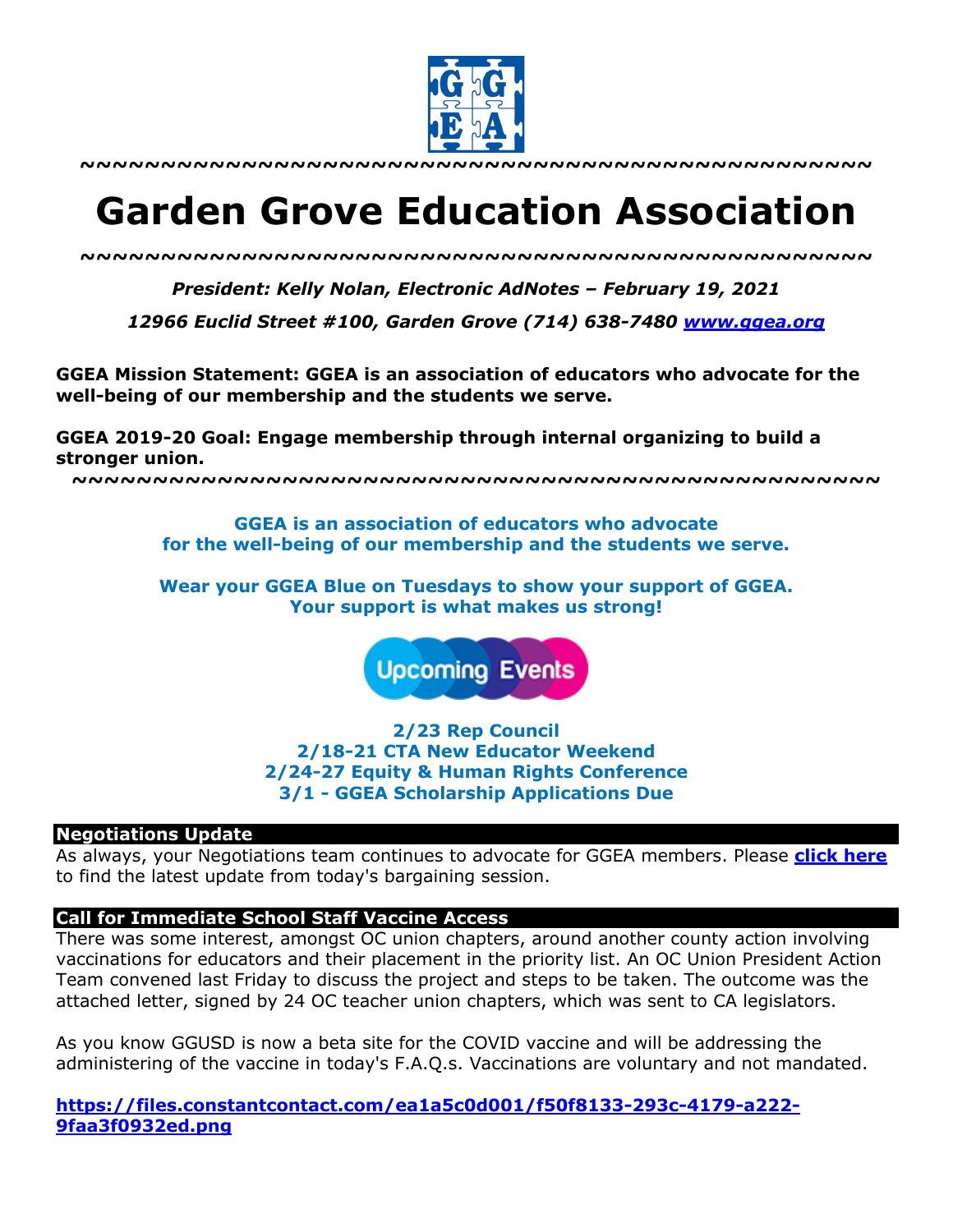## **CTA California Reads–Read Across America**

March 2nd celebrates Dr. Seuss' birthday with Read Across America. "Rather than celebrate reading on just one day, California Reads promotes reading year-round with teacher-approved quarterly book recommendations for multiple age groups. California Reads promotes reading through a yearly list of 20 teacher-recommended books in five age categories: Pre K/TK/K, Grades 1-2, Grades 3-5, Grades 6-8 and Grades 9-12."

## **Check out the resources available for Read Across America**

#### **Maternity Workshop**

GGEA/GGUSD will offer its second maternity workshop for the year on Monday, February 22, from 3:30-5. District Insurance and TheStandard Disability Insurance Reps will also be in attendance. **Please RSVP to jennyg@ggea.org.**

#### **GGEA Scholarships**

GGEA offers seven (7) scholarships to graduating seniors which are provided from the dues of GGEA members. They are offered in the following areas:

- Garden Grove Unified School District Graduating Seniors (4),
- Graduating Seniors of a Garden Grove Education Association (GGEA) member (2), and
- the Arlene Pavey Scholarship also offered to a graduating Senior of a Garden Grove Education Association (GGEA) member that will be pursuing a career in education.

## *Please note there are deadlines in applying*

#### **Early Retirement Plan**

Relaying the district message. You'll need to copy and paste the links.

Interested in the SERP (Retirement Incentive)? If so, please read the following important information regarding the retirement incentive.

On behalf of the District, Keenan Financial Services is the Contract Administrator. Keenan Financial Services will provide group orientation meetings plus individual counseling sessions. Attendance at these meetings is strongly encouraged. The meetings are designed to provide an overview of the Plan and to answer your questions.

The group meetings are educational seminars designed to provide an overview of the SERP Plan and an open forum to answer any questions. At this meeting, the District will provide information on your retiree health benefits and CalSTRS will conclude with a presentation on retirement benefits for the Faculty. Please attend one of the meetings below based on your applicable retirement system.

Please plan to attend one of the following group meetings presented by Keenan & Associates:

## **DATE 02/17/2021 & 02/18/2021 at 3:30 pm – 5:30 pm**

All Group meetings will be held on Zoom: **Click this link**

Or go to **zoom.com** and enter in the ID and password below:

- Meeting ID: 991 871 7048
- Passcode: serp Call in: (669) 900-6833
- Dial in code: 072173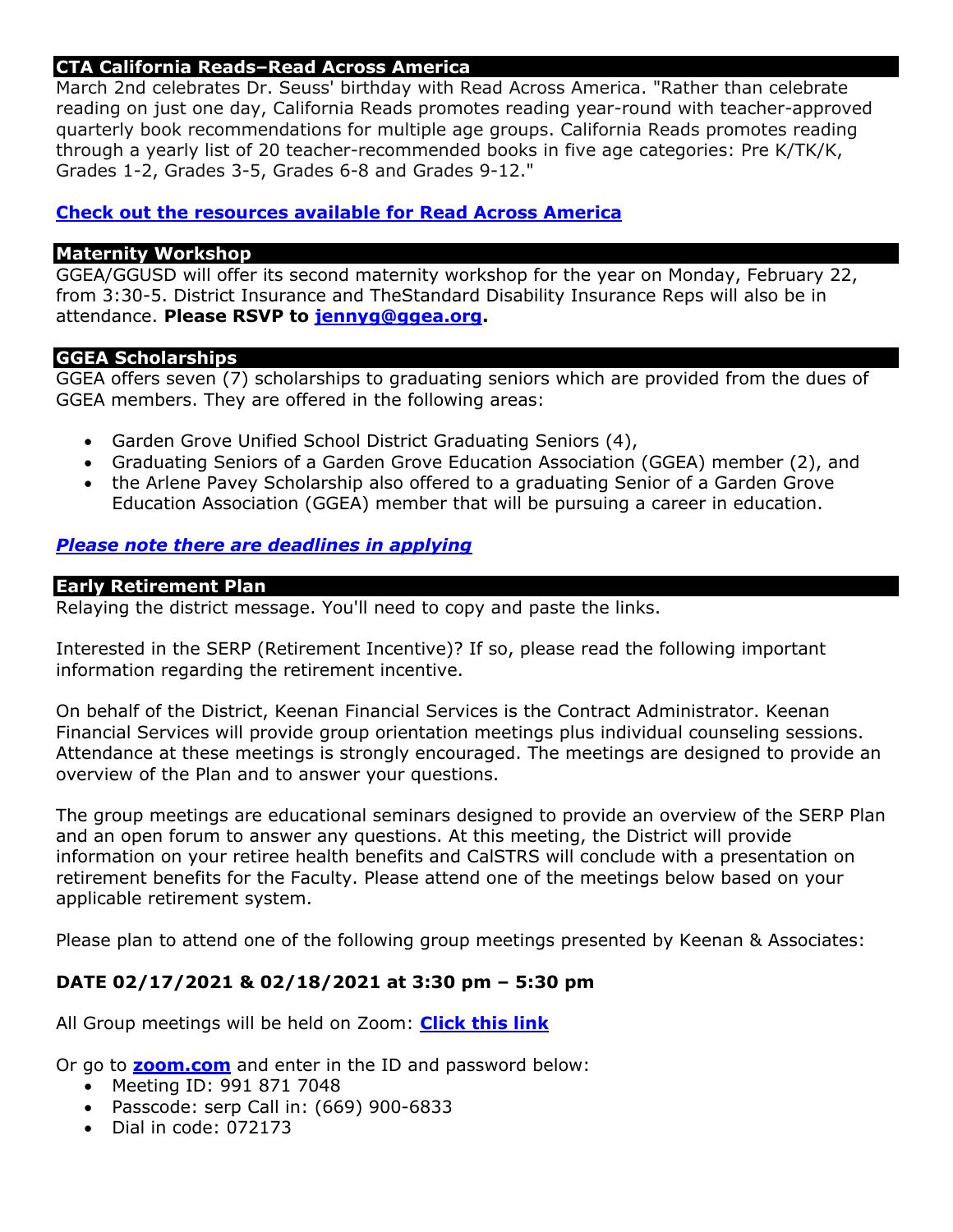**INDIVIDUAL COUNSELING** will be held via Zoom or Telephone The individual counseling meetings are 45-minute one-on-one sessions to discuss any additional questions that you may have about the plan or the enrollment process in a private setting. The enrollment counselor will provide you with an individual estimate of your SERP benefits along with the SERP enrollment packet. It is recommended that you bring any person, who might be instrumental in your decision-making process, to the individual counseling meeting.

SCHEDULE YOUR APPOINTMENT at: **https://ggusdserp.appointy.com/**

DATE, TIMES & LOCATION

February 22 – 26, 2021 Monday – Friday 2:30 pm – 7:00 pm Virtual Zoom links will be provided by the SERP Counselor 1 day prior to

your appointment.

Because the SERP is a voluntary plan, attending an informational group meeting and an individual counseling session does not obligate you to participate in the plan. If you meet the eligibility guidelines noted above, please plan to attend the group meeting to receive important information about this unique opportunity.

If you have any questions regarding Zoom, DocuSign or Appointy, please email us at **KFSTechSupport@Keenan.com** or contact Keenan Financial Services at (800) 444-9995, ext. 3671.

# **Helpful Tax Information**

Remember, ask your tax advisor if your professional association dues are tax deductible. Click on the link for your GGEA/CTA?NEA dues for the 2020 tax year.

## **https://files.constantcontact.com/ea1a5c0d001/2b4023dd-1dc5-4029-85e2- 59974d18d34c.png**

## **Black History Month**

February 1st marks the start to Black History Month. To help you integrate Black History Month into your classroom, NEA offers a selection of lesson plans that cover a variety of subjects that can be adapted to fit multiple grade levels.

• **https://www.nea.org/professional-excellence/student-engagement/toolstips/black-history-month-lessons-resources**

CTA offers many resources as well.

- **https://www.cta.org/our-advocacy/social-justice/black-lives-matter**
- **https://www.cta.org/black-history-month**

# **Poster Contest**

This was in an earlier AdNote this year. Orange Service Center Council's (OSCC) Equity Team is conducting its poster contest once again. All K-12 students are encouraged to submit their artwork around the themes of Ethnic Minority Issues, LGBTQ+ Issues, Women Issues, or People with Disabilities Issues. Posters are due **April 2, 2021**. For more information click on the link below.

**https://files.constantcontact.com/ea1a5c0d001/187d2c16-332a-4c2e-91d8- 430f5760caef.png**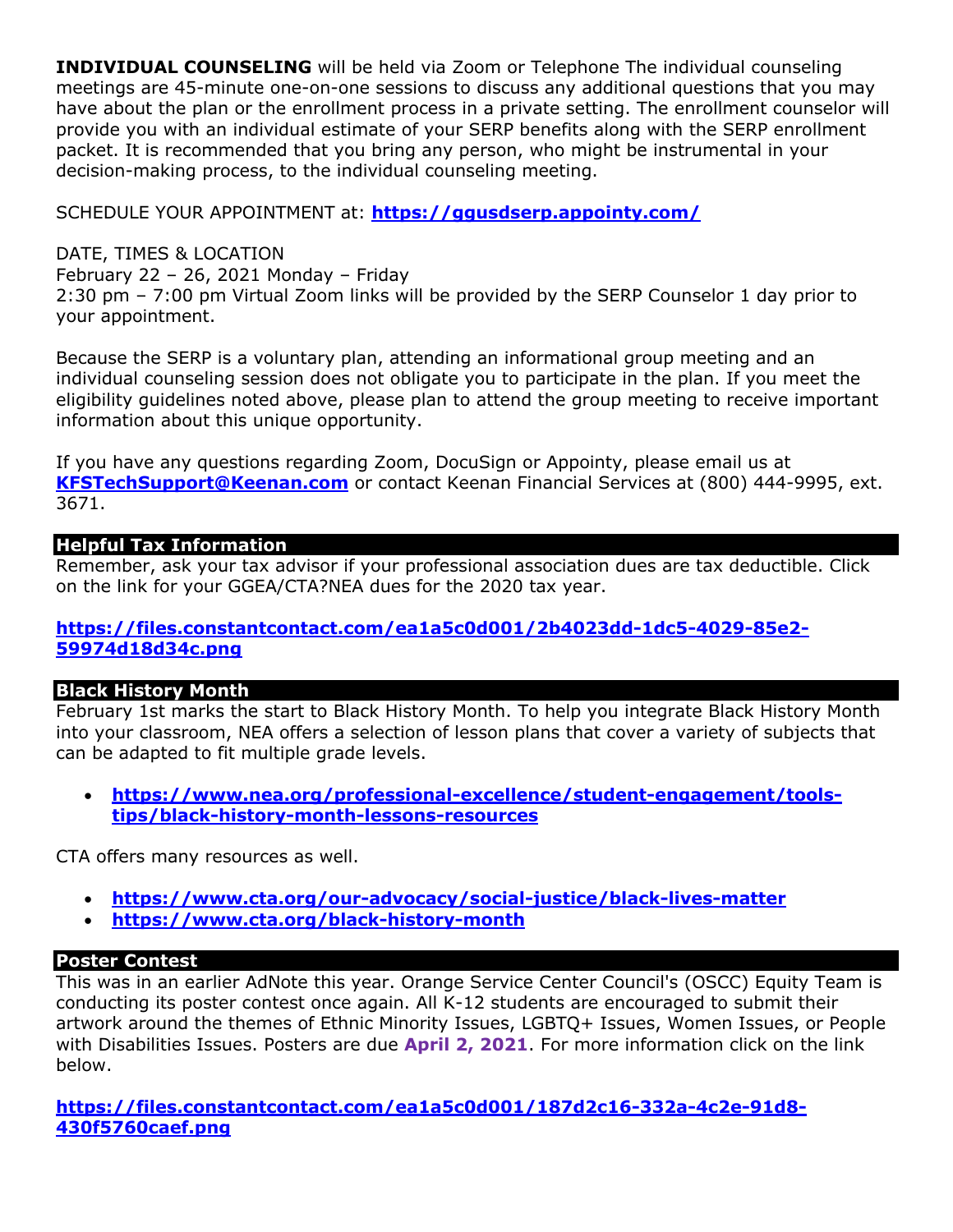## **Electronic Voting Coming to GGEA**

The office staff has been working hard in ascertaining personal emails in preparation for electronic voting March 8-12. **We are down to still needing around 70.** 

- Voting will be conducted using our personal emails that we have on the GGEA data base.
- These emails will not be used for any other purpose besides GGEA communications and chapter voting.
- In order to have a successful election process, it is imperative that we have your correct email address.
- Some of you will require mail ballots and we will need your correct mailing address.

#### **Please email jennyg@ggea.org or membership@ggea.org if your personal email and/or mailing address has changed.**

## **CTA Virtual Conferences in February**

I will continue to update as future conference dates approach. **Please RSVP to jennyg@ggea.org** if you are registering for these conferences.

## **University Credits and Professional Development hours can be acquired at these conferences**. **CTA will be paying for university credits.** *However, you will need to follow district guidelines for approval.*

## **February 18-21 CTA New Educator Weekend (NEW)**

This conference is for new CTA members. The conference is for educators in their first three years in the profession. The New Educator Weekend has everything that educators need to be successful in their first years of teaching with sessions and electives concentrating on:

- Online Classroom Management Creating a Productive and Inspiring Learning Environment
- Best Practices for Distance Learning
- Technology Tips and Tricks
- Navigating IEP's and Special Education Areas in the Virtual World
- What I Wish I Knew My First Years of Teaching
- Working with Colleagues, Administration and Parents
- Common Core, State Standards, Assessments and Pedagogy
- Teaching is a Career
- Student Loan Forgiveness Programs for Educators
- Resources and Programs from CTA Available to Members

# **February 24-27 CTA Equity & Human Rights Conference**

Along with dynamic speakers, this conference's interactive sessions will provide you with a greater understanding of the issues of diversity and the issues of equity and social justice. The theme for 2021 will be Truth, Healing, Action. The workshop sessions will cover those topics through the lens of the following categories:

- A. Socio-Economic Justice
- B. Equity in Special Education
- C. Equity Lens in Schools
- D. Racial Justice
- E. LGBTQ+ Movement

Please go to **https://www.cta.org/conferences** where you can review session descriptions. If you are interested in attending you will need to register. Please let the GGEA office know if you are attending any of the above mentioned conferences.